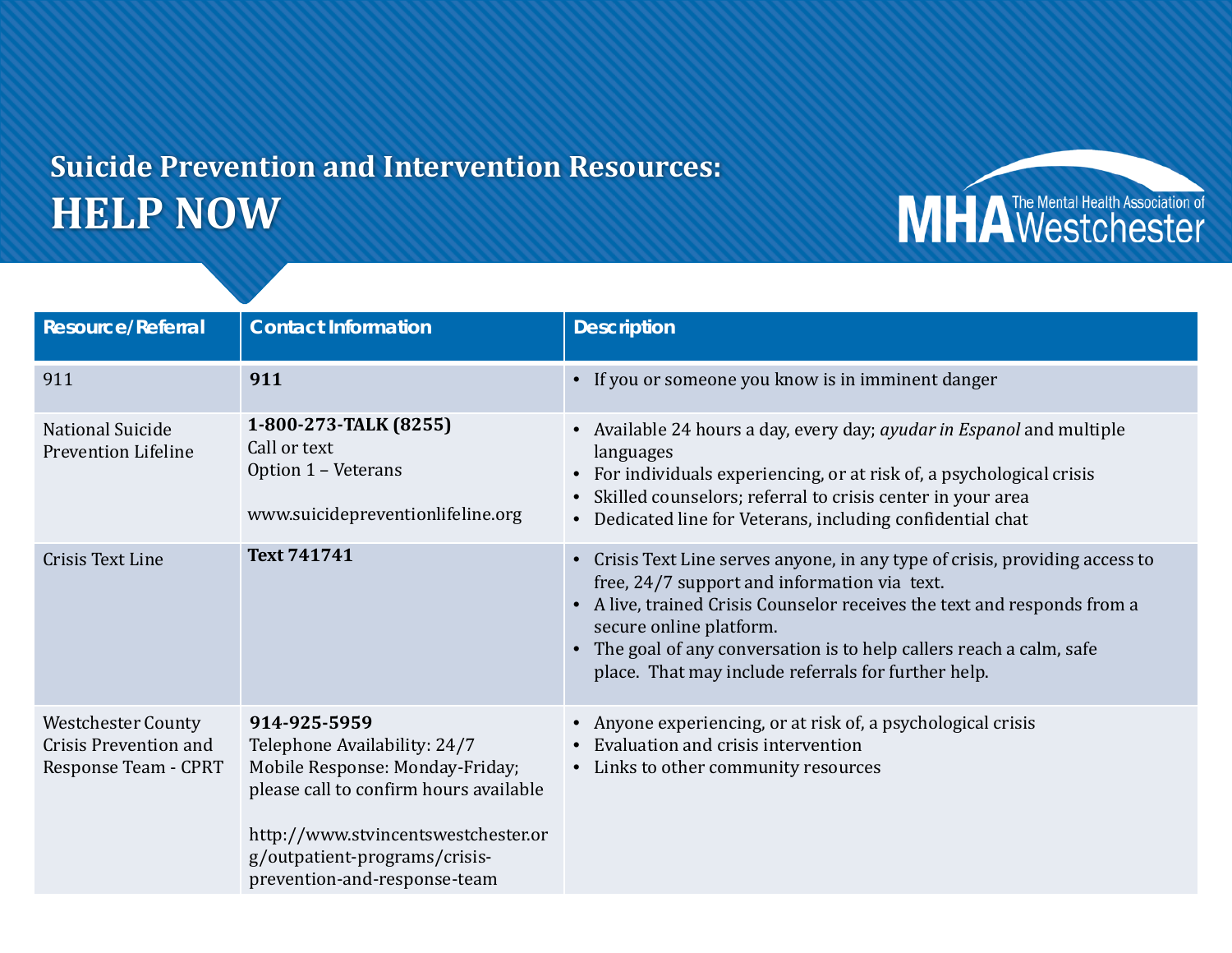## **Suicide Prevention and Intervention Resources: HELP NOW**

**Resource/Referral Contact Information Description** Rockland County Behavioral Health - Resource Team BHRT **845-517-0400 1-844-255-2478 (Toll Free)** Telephone and Mobile Response: 24/7 http://rocklandgov.com/departments/mentalhealth • Anyone experiencing, or at risk of, a psychological crisis • Evaluation and crisis intervention • Links to other community resources Putnam County Crisis Prevention Hotline **845-225-1222** Telephone Availability: 24/7 http://www.putnamcountyny.com/suicideprevention • Anyone experiencing, or at risk of, a psychological crisis • Links to other community resources • Intervention is also available at the Emergency Room of Putnam Hospital Center 24 hours a day 7 days a week The Mental Health Association of Westchester: Walk-in **Services** In Mt. Kisco 344 Main Street, Suite 301 **914-666-4646** *Please call to confirm hours available* In White Plains 300 Hamilton Avenue, Suite 201 **914-345-0700** *Please call to confirm hours available* • Services for individuals who can benefit from timely support • Staffed by licensed professionals and highly trained and experienced peer specialists • Linkages to other services as needed

MHA Westchester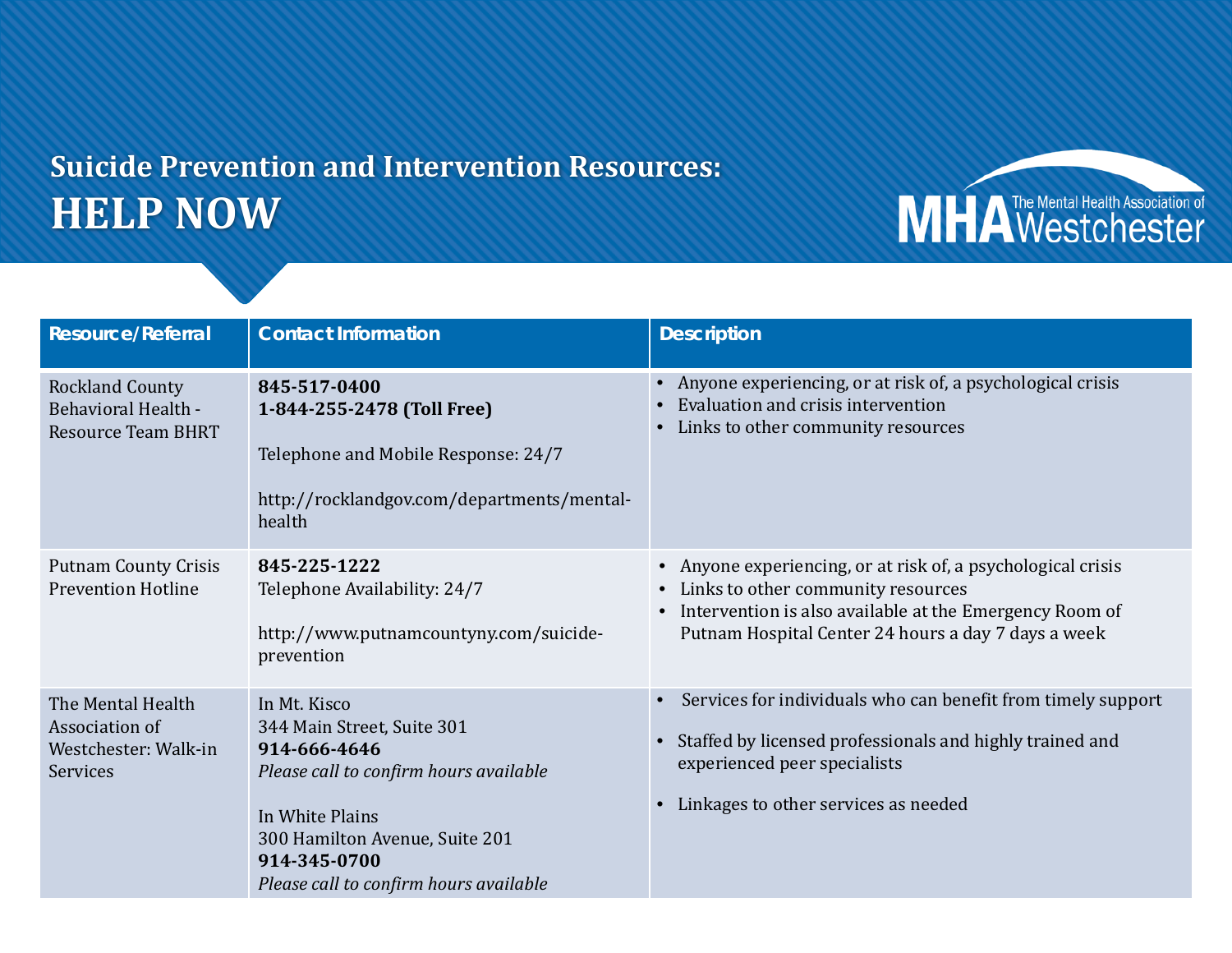## **Suicide Prevention and Intervention Resources: Information and Support**

**Resource/Referral**  Contact Information **Description** <sup>211</sup> **<sup>211</sup>** • Provides information about health and human services in the community National Suicide Prevention Lifeline **1-800-273-TALK (8255)—**call or text Option 1 – Veterans www.suicidepreventionlifeline.org • Available 24/7; *ayudar in Espanol* and multiple languages • For individuals experiencing, or at risk of, a psychological crisis • Skilled counselors; referral to crisis center in your area • Dedicated line for Veterans American Association of Suicidology **202-237-2280** www.suicidology.org • Information, training and education • Resources for survivors of attempts NAMI – National Alliance on Mental Illness Westchester **914-592-5458** www.namiwestchester.org • Helpline Monday through Friday 9am-2pm • Programs, resources and information for individuals and families • Local grassroots chapters AFSP – American Foundation for Suicide Prevention www.afsp.org • Local chapters, support groups, training and events • Information, education, research The Trevor Project 1-866-488-7386 [www.thetrevorproject.org](http://www.thetrevorproject.org/) Text TREVOR to 1-202-304-1200 • Crisis intervention and suicide prevention for LGBTQ youth • The TrevorLifeline is available 24/7 • Online messaging and TrevorText available; days and times vary The Jed Foundation **WWW.jedfoundation.org** • Empowers teens and young adults with the skills and support to grow into healthy, thriving adults **Find a Support Group** https://afsp.org/find-support/ivelost-someone/find-a-support-group/ • The American Foundation for Suicide lists support groups as a public service. They do not run, endorse or fund any of the groups listed on their website.

MHA Westchester